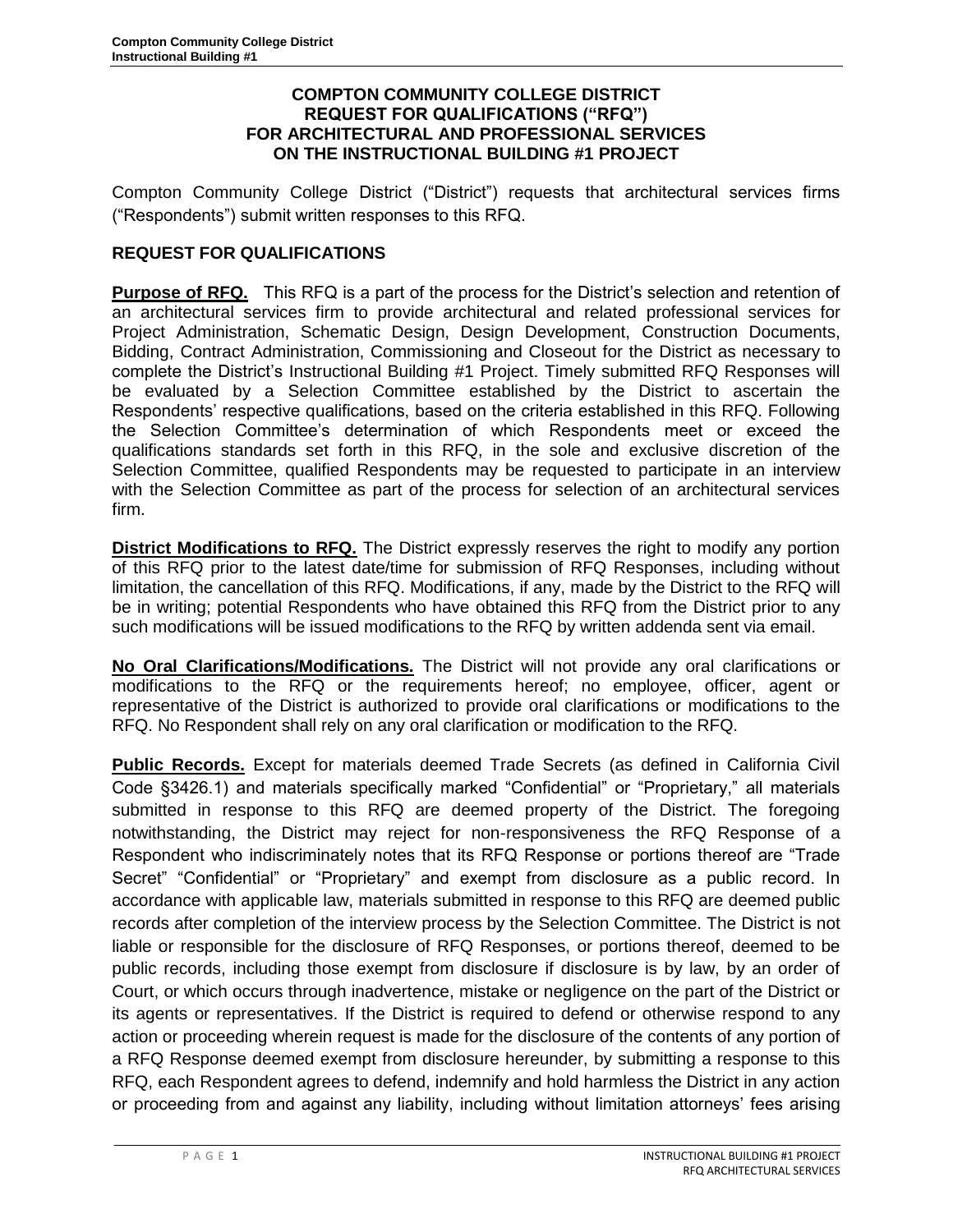therefrom. The party submitting materials sought by any other party shall be solely responsible for the cost and defense in any action or proceeding seeking to compel disclosure of such materials; the District's sole involvement in any such action shall be that of a stakeholder, retaining the requested materials until otherwise ordered by a court of competent jurisdiction.

**Errors/Discrepancies/Clarifications to RFQ.** If a Respondent (i) encounters errors or discrepancies in this RFQ or portions hereof; or (ii) seeks clarification to any portion of this RFQ, the Respondent shall immediately notify *Linda Owens* Director of Facilities Planning & Operations in writing via e-mail at [lowens@elcamino.edu](mailto:lowens@elcamino.edu) of such error, discrepancy or clarification request. Responses of the District to address errors/omissions in the RFQ or to requested clarification will be in writing and posted at [www.district.compton.com](http://www.district.compton.com/) ; if in the sole judgment of the District, any response affects the RFQ or other Respondents, the District will issue the response by a written addendum distributed to all potential Respondents who have theretofore obtained this RFQ from the District. All notices of errors/omissions to the RFQ and all requests for clarification of this RFQ must be submitted and actually received by Linda Owens no later than **4:30 p.m., July 14, 2014**. The District will not respond to requests submitted thereafter. Answers to all questions will be posted to the District's website by **July 21, 2014, by 4:30 p.m**.

**Submission of RFQ Response.** The latest date/time for submission of RFQ Responses is **2:00 p.m., on Monday July 28, 2014**, **located at:**

**Compton Community College District Business Services, Room C34 1111 E. Artesia Blvd Compton, CA 90221 ATTN: Roy Patterson**

RFQ Responses which are not actually received in the District's Business Services Office at or prior to the latest date/time for submission of RFQ Responses will be rejected by the District for non-responsiveness. Respondents are solely responsible for the timely submission of RFQ Responses. Respondents are advised that the District utilizes a centralized mailroom for the receipt of items transmitted by United States Mail and private courier services, including FedEx, California Overnight, DHL, etc. Items received in the District's central mailroom will be distributed to the addressee(s) only as part of the mailroom's daily delivery routine. A response to this RFQ which is received in the District's central mailroom will not be deemed received by the District's Business Office until delivery of such item is effectuated by the central mailroom staff to the District's Business Services Office. Accordingly, Respondents are encouraged to personally deliver RFQ Responses directly to the District's Business Services Office or to retain a private courier service to personally deliver RFQ Responses to the District's Business Services Office.

**RFQ Response Costs.** All costs and expenses incurred by a Respondent to prepare and submit a response to this RFQ and all other activities related to this RFQ shall be borne solely and exclusively by the Respondent.

Small, women-owned, disabled veterans and minority firms are encouraged to submit responses to this Request for Qualifications.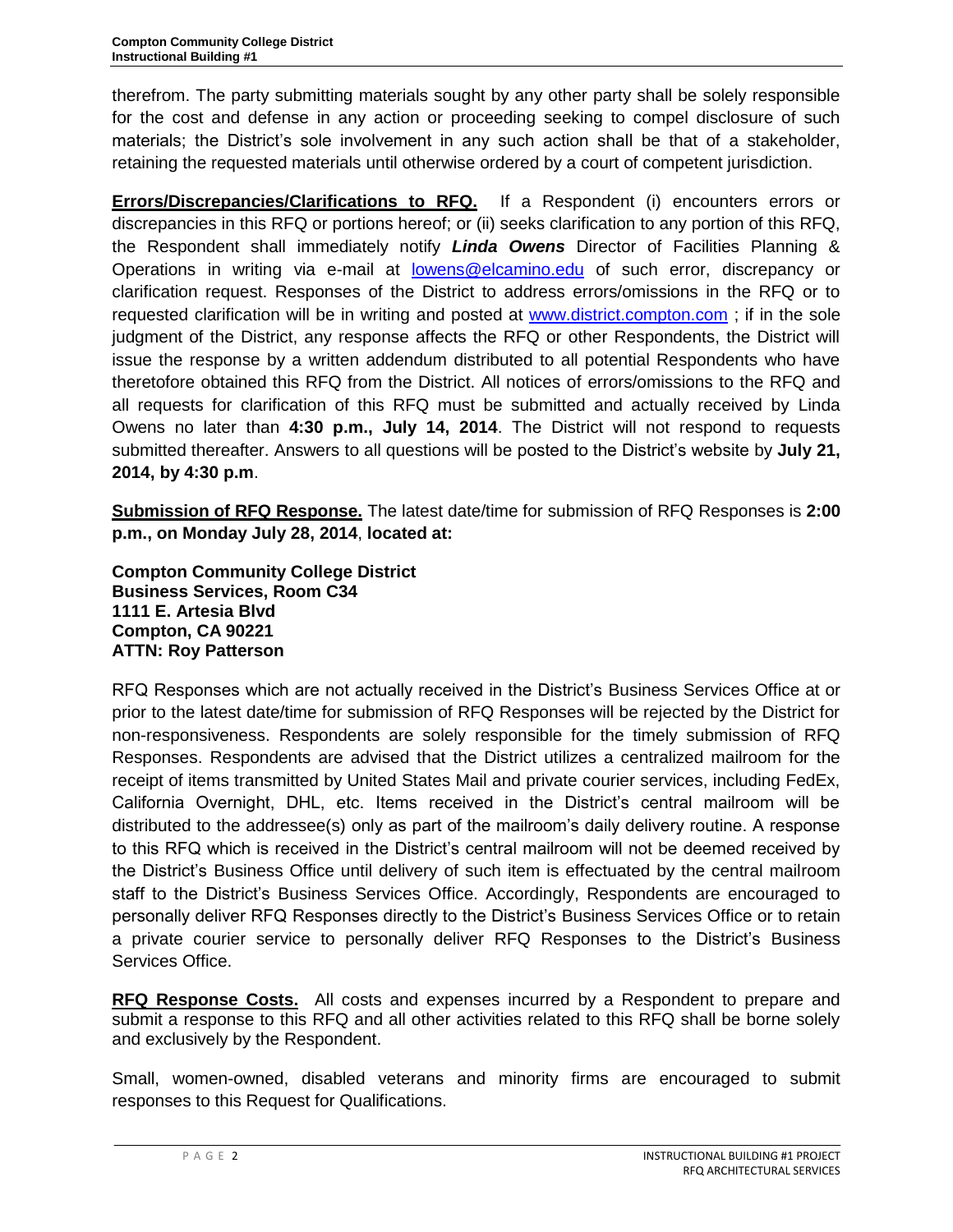# **THE DISTRICT AND THE PROJECT**

**The District:** Compton Community College District is located in Compton, California and was established in 1927. The campus currently contains 30 buildings in 404,171 gross square feet on 88 acres. Compton Community College was originally constructed and occupied at its current location in the early 1950s. A portion of the existing infrastructure was constructed in the 1930s, and expanded in the 1950s to serve the development of the college campus. Most of the existing infrastructure is original to these periods of development and supports the existing buildings that were constructed in the 1950s to early 1960s. Since that time, additional buildings have been added to the campus, instructional methods and equipment have changed thereby increasing demands on the infrastructure, and safety issues and environmental requirements have also increased significantly.

**The Project:** The scope of the Project for Instructional Building #1 demolishes the westernmost and middle wings of Building E (#6 on the space inventory), the west wing of Building F (#9 on the space inventory), Building G (#11 on the space inventory) and portables M1 (#32 on the space inventory) and M2. On the site of the demolished permanent buildings, this project constructs a two-story 34,050 gross square feet (gsf) with 22,440 assignable square feet (asf), comprised of 8,000 asf lecture, 6,400 asf lab, 3,180 asf office, 4,100 asf library, 510 asf AVTV, and 250 asf other (lounge) spaces. The new building will include spaces for English, reading, social sciences, behavioral sciences, humanities, foreign languages, along with the English as a Second Language (ESL).

### **Solution Criteria**

- Provide permanent, campus spaces that technologically support teaching of the academic programs;
- Provide efficient and well-configured instructional and support spaces;
- Provide building systems that can support state-of-the-art teaching and learning technologies;
- Provide a permanent facility that is code compliant and provides equal access to all;
- Create an on-campus environment where students can learn through the incorporation of current educational technologies; and does not adversely impact the college's operations budget.

## **Additional Design Criteria**

- exceed Title 24, Part 6 Energy Code by 15%  $\bullet$
- Low E dual glazing and window tinting will be incorporated to reduce heat gain;
- Roofing will incorporate cool roofing to reduce the heat island effect and heat gain;
- Heating and cooling will be provided by highly energy efficient HVAC system that is connected to the campus central plant;
- Natural ventilation will be maximized;  $\bullet$
- Independent HVAC controls will be provided where applicable;  $\bullet$
- High efficiency T-8 lighting will be used where applicable;  $\bullet$
- Natural lighting will be incorporated into most spaces;
- Energy saving lighting with automatic lighting controls and occupancy sensors beyond  $\bullet$ code requirements;
- Interior materials will be low in volatile organic compounds, high in recycled content;  $\bullet$
- Water efficient fixtures, faucets and devises will be incorporated; and
- Requested participation in the local utility district's energy incentive program including Savings By Design, if applicable.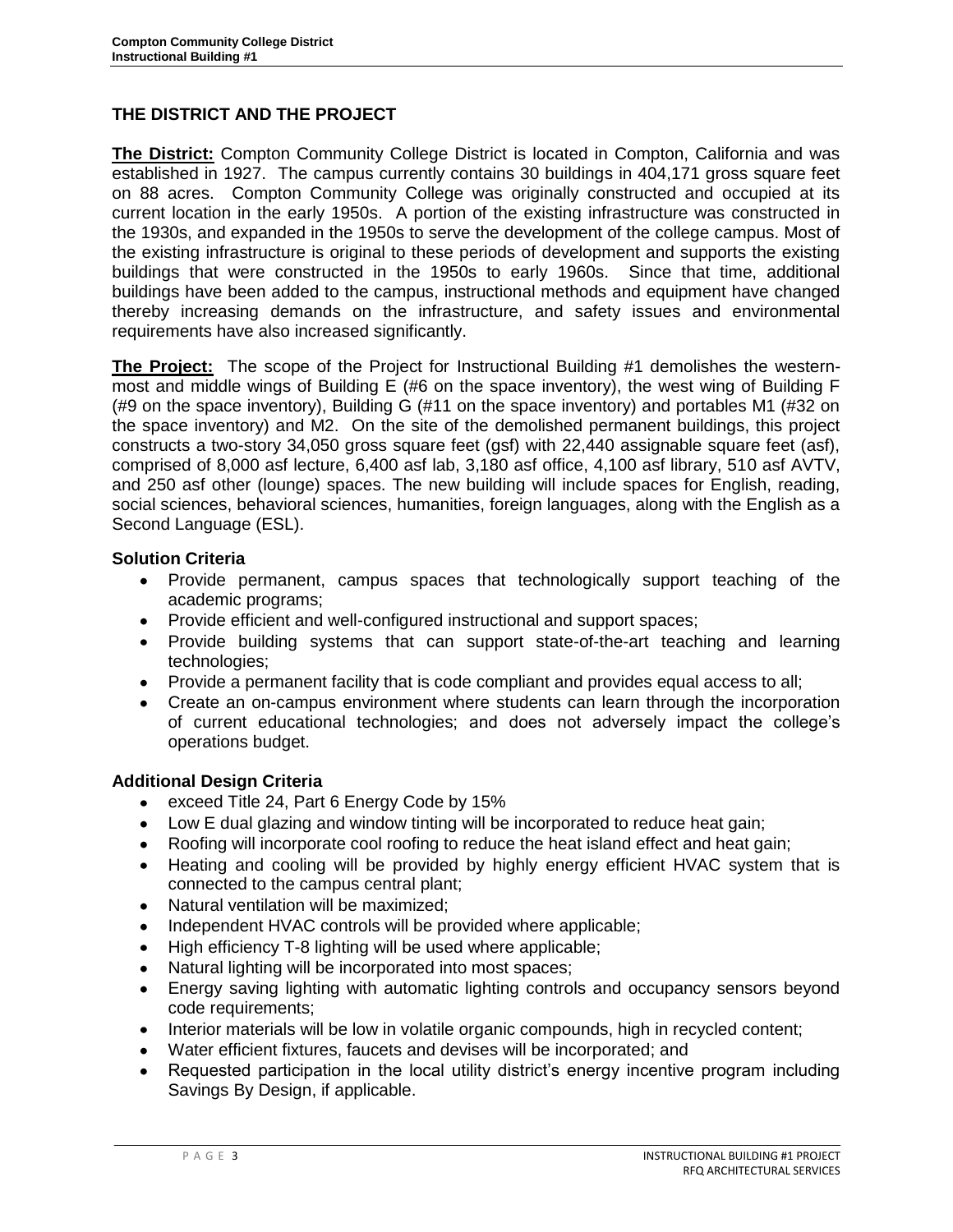The District anticipates the selection of a single architectural services firm to provide architectural and related professional services for the Project. The District has an approved Final Project Proposal (FPP) for this project which includes preliminary floor plans and project budget. The firm selected will be required to perform services related to the project including but not limited to the following:

- Meet with appointed District staff to verify the scope work, project protocol, schedule, and deliverables.
- Coordinate with district staff to prepare required submittals to the California Community College Chancellor's Office.
- Meet with user groups to validate programming requirements and space schematic's and flow diagrams.
- Meet with user groups to develop maintenance and operational programming requirements
- Work with the district's program management team to develop preliminary schedules and cost estimates.
- Provide geotechnical engineering as required.
- Provide architectural design and documentation, structural design and documentation, mechanical design and documentation, electrical design and documentation, civil design and documentation, landscape design and documentation, interior design and documentation, FF&E design and documentation and, materials research and specifications.
- Participate in potential bidder prequalification.  $\bullet$
- Provide bidding materials and addenda as required.
- $\bullet$ Provide contract administration including submittal review, request for payment review, on-site observation, interpretations and decisions and, closeout.
- Participate in the commissioning process.

# **RFQ RESPONSE**

**RFQ Activities; Timeline:** The following is a description of the principal activities to be completed under this RFQ and the timeline for completion of each activity. The following notwithstanding, the District expressly reserves the right to amend the extent, nature or scope of RFQ activities and/or the timeline for commencing/completing RFQ activities.

| <b>RFP SCHEDULE OF EVENTS</b> |                                                           | <b>DATES/DEADLINES</b>       |  |
|-------------------------------|-----------------------------------------------------------|------------------------------|--|
|                               | Deadline for Requests for Information                     | July 18, 2014 before 4:30 pm |  |
| 2.                            | <b>Submittal Deadline for Proposal</b>                    | July 28, 2014 before 4:30 pm |  |
| 3.                            | <b>Finalists Selected &amp; Negotiation Period Starts</b> | August 18, 2014              |  |
| 4.                            | <b>Negotiation Period Ends</b>                            | September 1, 2014            |  |
| 4.                            | Notice for Intent to Award                                | September 5, 2014            |  |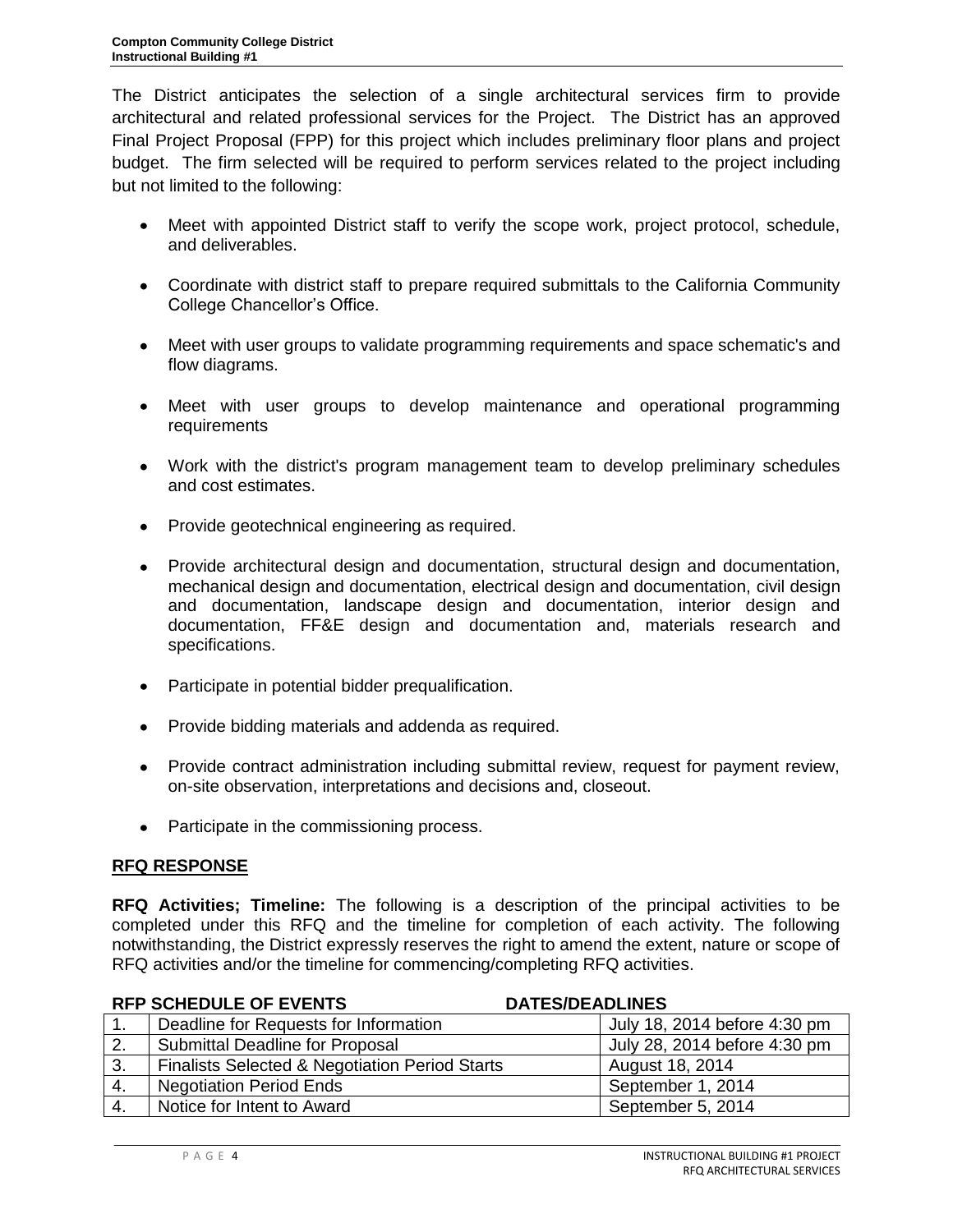#### 5. Contract Award and Start Date September 10, 2014

## **RFQ RESPONSE CONTENTS/FORMAT**

**RFQ Response**. All materials submitted in response to this RFQ shall be on 8 ½" x 11" paper, preferably in portrait orientation. All submitted materials must be bound in either a three-ring binder or spiral bound notebook. Tabbed dividers should be used to identify and separate discrete sections of the RFQ Response which correspond to the information requested in this "RFQ RESPONSE CONTENTS/FORMAT" Section of the RFQ.

**Additional Materials**. Respondents are not prohibited, but are discouraged, from submitting materials in addition to those specifically responding to the matters noted in requested in this "RFQ RESPONSE CONTENTS/FORMAT" Section of the RFQ. If a Respondent elects to submit materials with its RFQ Response which are in addition to the information requested in this "RFQ RESPONSE CONTENTS/FORMAT" Section of the RFQ, the Respondent shall separately bind all such additional materials from the RFQ Response addressing the information requested in this "RFQ RESPONSE CONTENTS/FORMAT" Section of the RFQ.

**Copies of RFQ Response.** Each Respondent shall submit an original and five (5) copies of their respective RFQ Responses.

**RFQ Response Format/Contents.** Each RFQ Response must conform to the following described format and must include the content described below. Failure of a Respondent to submit its RFQ Response in a format and with content conforming to the following requirements will be a basis for the District's rejection of such RFQ Response for non-responsiveness.

**RFQ Response Format.** Each RFQ Response shall include the following items, in the order noted below:

**Cover Sheet.** Identify the submittal as the Response to this RFQ and an identification of the firm submitting the RFQ Response along with the firm's address, telephone/fax numbers and email addresses of the firm's principal contacts in connection with this RFQ or the RFQ Response.

**Letter of Interest.** Include a brief letter expressing the interest of the Respondent in providing architectural services and a brief statement of the qualifications of the Respondent to provide the requested architectural services. Provide contact information, including the telephone number, fax number and email address for the personnel of the Respondent who will be receiving notices and other communications from the District regarding the RFQ. The letter of interest should be bound with other materials responding to this RFQ.

**Table of Contents**. Include a Table of Contents reflecting the Respondent's responses to each of the items set forth below.

### **RFQ Response Contents.**

**Tab 1; Architect's Statement of Qualifications.** Complete the Statement of Qualifications incorporated into this RFQ as Attachment A to this RFQ for the Respondent.

**Tab 2; Financial Statement.** Includes a current financial statement for the Respondent (2013 CY or 2013-2014 FY). Financial Statements must be reviewed or audited by a California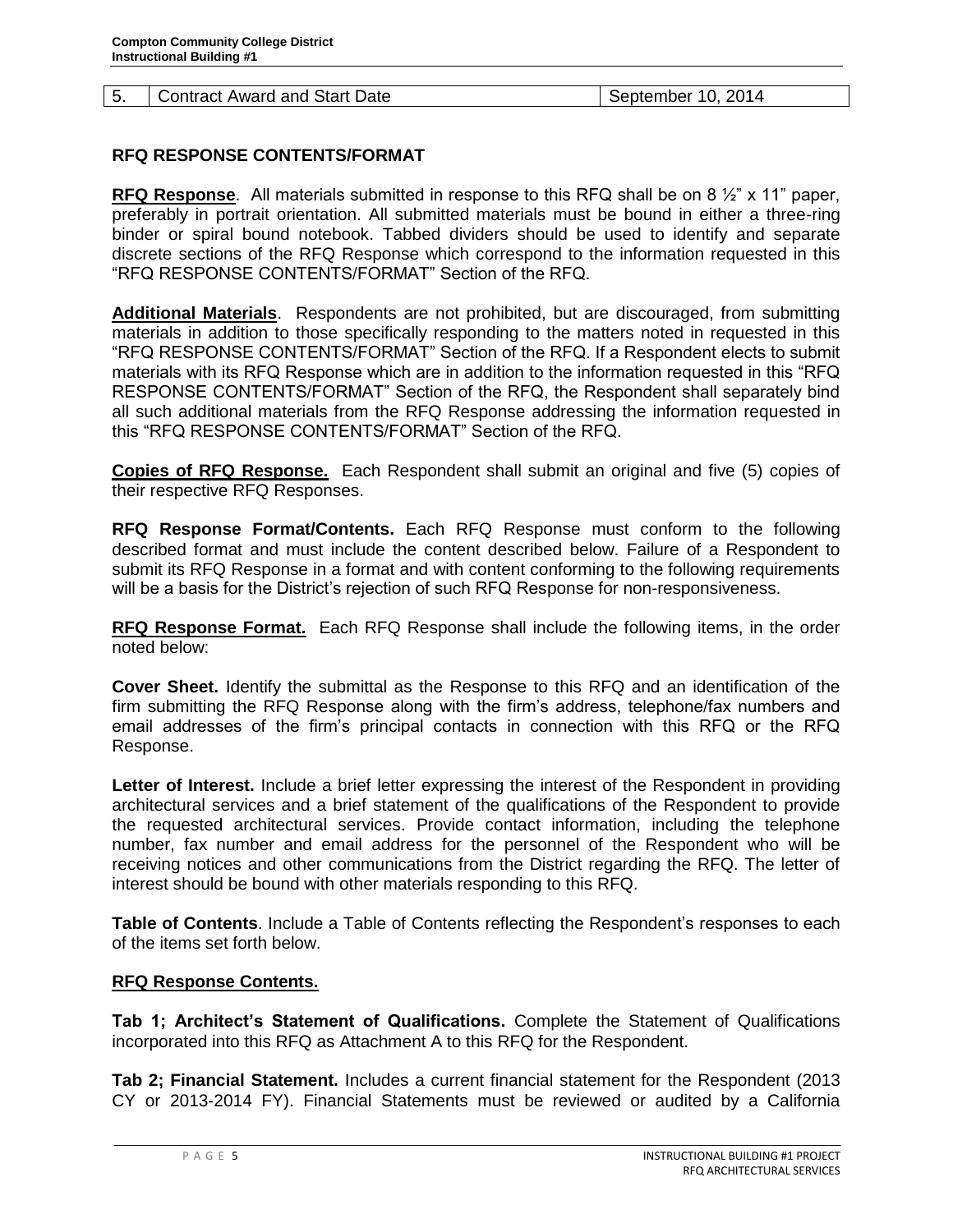licensed Certified Public Accountant. If the Financial Statement is not for the 2013 CY or the 2013-2014 FY, a detailed explanation must be submitted establishing the reasons for not providing a current Financial Statement.

**Tab 3; Relevant Project Experience.** Provide additional details of the Projects identified in the Statement of Qualifications which reflect the skills, experience and other qualifications of the Respondent and its proposed Design Consultants, if any, for the successful provision of architectural and related design services for the Instructional Building #1 Project. Include in the discussion of relevant project experience, the experience of the Respondent and its proposed Design Consultants, if any, for the following: (i) conformity to schedule and budget requirements; (ii) California Community College projects, four-year colleges, or universities; (iii) projects subject to DSA review, approval and permitting; (iv) Instructional Building projects; (v) projects designed for optimum energy utilization and low life-cycle costs; (vi) projects involving significant demolition of existing structures; and (vii) projects utilizing State of California legislatively appropriated funds, state-wide bond funds and/or local bond funds. Include a minimum of five (5) projects, dates of completion, firm members directly involved in the design and/or engineering work, budgets and references. *(The District will check references and may request that the listed references furnish additional references of respondent's work.)* This section of the RFQ Response shall not exceed fifteen (15) pages.

**Tab 4; Proposed Project Team.** Identify the key members of the Respondents' staff that will be assigned to the Project. Identify the Respondents' proposed Design Consultants, if any, and for each Design Consultant identified by the Respondent, identify the key members of the Design Consultants' staff that will be assigned to the Project. For each member of the Respondents' organization and for each member of Design Consultants identified, provide brief descriptions of relevant qualifications and background. Do not include resumes for the proposed personnel of the Respondent and its proposed Design Consultants; personnel resumes are to be bound and incorporated into Tab 7, Personnel Resumes of the RFQ Response. Include an organization chart illustrating the relationships among the Respondent's proposed Project team and Design Consultants, if any, for the Instruction Building #1 Project.

**Tab 5; Project Approach.** Describe the proposed approach and methodology to completing tasks necessary to complete the Basic Services set forth in the Architectural Services Contract. Include a detailed description and discussion of measures the Respondent typically engages in to maintain quality control over the Design Documents and to minimize errors or omissions.

**Tab 6; Insurance Certificates.** Provide copies of Certificates of Insurance for the Respondent and its proposed Design Consultants, if any, for the Instructional Building #1 Project. Required Certificates of Insurance and minimum coverage amounts for each policy of insurance are as set forth below.

| <b>Required Insurance</b><br><b>Policy Certificate</b><br><b>Amount</b> | <b>Minimum Respondent</b><br><b>Coverage Amount</b> | <b>Minimum Design</b><br><b>Consultant Coverage</b> |
|-------------------------------------------------------------------------|-----------------------------------------------------|-----------------------------------------------------|
| <b>Workers Compensation</b>                                             | In accordance with law                              | In accordance with law                              |
| <b>Employers Liability</b>                                              | <b>One Million Dollars</b>                          | <b>One Million Dollars</b>                          |
|                                                                         | (\$1,000,000)                                       | (\$1,000,000)                                       |
| Comprehensive                                                           | <b>Two Million Dollars</b>                          | <b>One Million Dollars</b>                          |
| <b>General Liability</b>                                                | (\$2,000,000) per                                   | (\$1,000,000) per                                   |
| (including property                                                     | occurrence/ Four                                    | occurrence/ Two Million                             |
| damage and                                                              | <b>Million Dollars</b>                              | Dollars (\$2,000,000)                               |
| automobile liability)                                                   | (\$4,000,000) aggregate                             | aggregate                                           |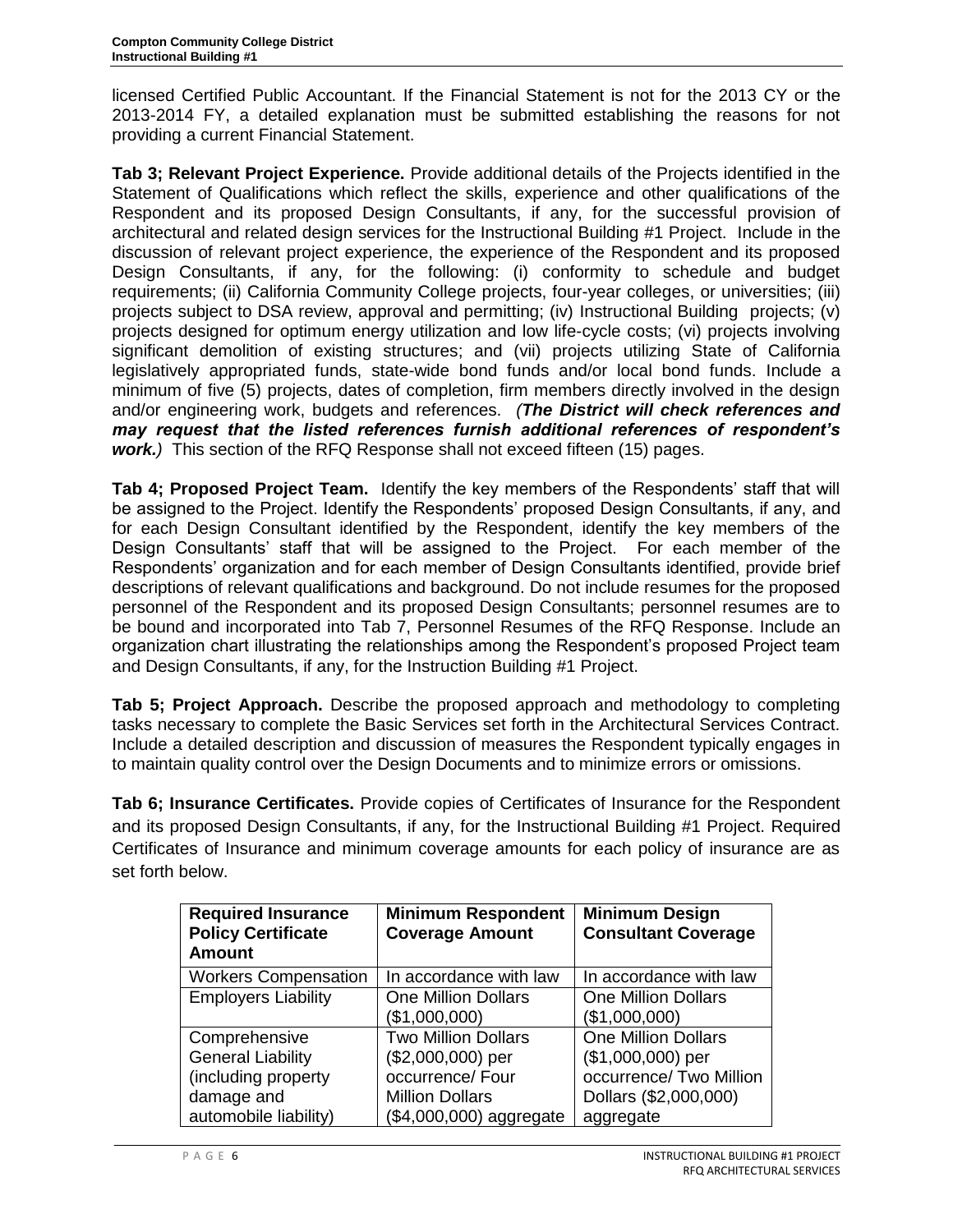| <b>Professional Liability</b> | <b>Two Million Dollars</b><br>(\$2,000,000) per claim/ | One Million Dollars<br>$($ \$1,000,000) per claim/     |
|-------------------------------|--------------------------------------------------------|--------------------------------------------------------|
|                               | <b>Two Million Dollars</b><br>(\$2,000,000) aggregate  | <b>One Million Dollars</b><br>$($1,000,000)$ aggregate |

**Tab 7; Project Personnel Resumes.** Provide a current resume for each member of the Respondent's personnel and for each member of the personnel of each Design Consultant identified in Tab 4 for the Instructional Building #1 Project.

**RFQ Attachments.** The following Attachments are incorporated into and made a part of the RFQ.

Attachment **Description** A FPP: SAM, JCAF 31,32, and 33 and Floor Plans

# **SELECTION CRITERIA**

**General.** Timely submitted RFQ Responses will be independently reviewed by each member of the Selection Committee. A Response to the RFQ which does not comply with the requirements of this RFQ will be subject to rejection for non-responsiveness, provided that the District may waive minor irregularities or information in a Response to the RFQ.

**District Policy.** It is the standard practice of the District that the selection of firms to provide professional services in connection with construction projects of the District be fair, open and unbiased and, based on the demonstrated competence and qualifications to complete the required professional services at a fair and reasonable price to the District.

**Evaluation Criteria.** The following set forth the criteria by which each RFQ Response will be evaluated. The District and the selection committee reserve the right to exercise discretion in the weight and priority of the evaluation criteria. The proposals will be evaluated to determine the firm best able to meet the needs of the District. This is a qualifications based selection process. Do not include fee schedules in this proposal. The District will ask the firm selected after the final interview to provide a fee proposal. If the parties cannot reach an agreement on fees, then the District will negotiate with the next ranked finalist.

The District's evaluation will include a number of factors including, but not limited to, the following:

- **Experience and expertise of the Respondent and its proposed Design**   $\bullet$ **Consultants.**
- **Experience and expertise of the proposed Project Team for the Instructional Building #1 Project.** The District will evaluate the Respondent's
- **Familiarity with the particular needs of the District and the Project.**
- **Completeness and clarity of the proposal.**
- **Oral interview and presentation (if short listed).**
- **Relevant Experience and Ability.** The Respondent and its proposed Project team (including Design Consultants) for this Project will be evaluated based on experience as architects and design consultants for recent projects similar in size, scope, use and complexity as this Project described in this RFQ.